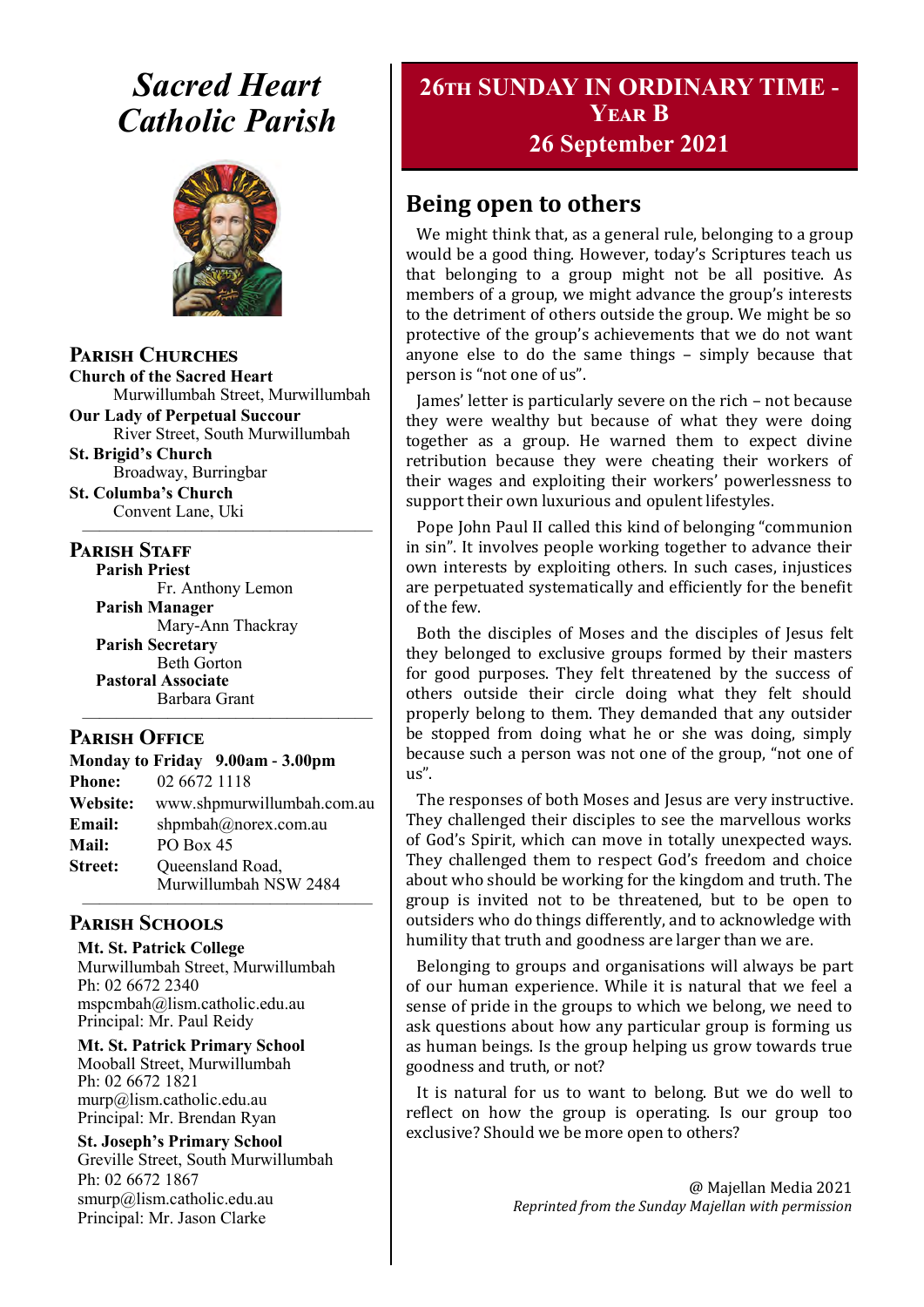# This week in the Parish 26 Sept-3 Oct

| Sunday 26 Sept<br>Monday 27 | 26TH SUNDAY IN ORDINARY TIME - Year B<br>8:00 am - Mass - online Mass with Fr Anthony<br><b>ST VINCENT DE PAUL</b> | <b>SAFE</b>                  |
|-----------------------------|--------------------------------------------------------------------------------------------------------------------|------------------------------|
| Tuesday 28                  | <b>NO MASS TODAY</b>                                                                                               |                              |
| Wednesday 29                | 5:30 pm - MASS                                                                                                     |                              |
| Thursday 30                 | 8:15 am - Mass                                                                                                     | <b>THE PARISH OFFICE</b>     |
|                             | 9:00 am - Legion of Mary - South Meeting Room                                                                      |                              |
| Friday 1 October            | 12:00 pm - Mass                                                                                                    | is closed to visitors during |
| Saturday 2                  | 6:00 pm - Vigil Mass                                                                                               | the current lockdown;        |
| Sunday 3                    | <b>Daylight Saving commences</b>                                                                                   | however we are still         |
|                             | 27TH SUNDAY IN ORDINARY TIME - Year B                                                                              | available by email & phone   |
|                             |                                                                                                                    | E: shpmbah@norex.com.au      |
|                             | 8:00 am - Mass                                                                                                     | T: 6672 1118                 |
|                             | 10:00 am - Mass                                                                                                    | M: 0413 277 700              |
|                             | Mess times are aubinat to shope's depending upon future NOW bookb and we                                           |                              |

*Mass times are subject to change depending upon future NSW health orders.*

# **Please Pray For:**

# **Recently Deceased**:

Philip Blackburn, Julie Keogh, Peg Hatfield**,**  Margaret Dignan, Joy Ianna, Ken Kerr, Eileen Lutton, Claire McLeod, Howard Nash, Patricia Butturini

# **Anniversaries:**

Marie Murnane, Mary Mills

**Those Who Are Sick:**  Margaret Chiesa, James Wallace

# *Readings for today and next Sunday:*

**26th SUNDAY IN ORDINARY TIME - Year B**  Num 11:25-29; James 5:1-6; Mk 9:38-43, 45, 47-48

**27th SUNDAY IN ORDINARY TIME - Year B**  Gen 2:18-24; Heb 2:9-11; Mk 10:2-16

# **Reading Roster**

**2/3 October - 27th Sunday in Ord Time - Yr B 6pm Vigil:** Lisa Dusi-Fox **Sunday 8am:** Kay Ryder **Sunday 10am:** Lorraine Green

This weekend Fr Anthony will be using Preface of Ordinary Time VII and Eucharistic Prayer III.

# **Wednesday Word**

Copies of Wednesday Word, with this weekend's readings, will be with your Bulletin this weekend.

# **Acknowledgement of Country**

*We would like to acknowledge the Bundjalung people who are the Traditional Owners of this land on which we gather and pray today. We pay our respects to the Elders past, present and emerging, and extend that respect to other Aboriginal and Torres Strait Islander people past, present and emerging.* 

# **Make a Spiritual Connection**

An ancient practice of the Church for those who cannot be present at Mass is to make a spiritual communion. We have a simple prayer you can pray with longing in your heart to be united to Jesus.

# **PRAYER FOR SPIRITUAL COMMUNION**

My Jesus, I believe that You are present in the Most Holy Sacrament. I love You above all things, and I desire to receive You into my soul. Since I cannot at this moment receive You sacramentally, come at least spiritually into my heart. I embrace You as if You were already there and unite myself wholly to You. Never permit me to be separated from You. Amen.

# **Prayer Sponsors FOR MSPC HSC STUDENTS**

Mt St Patrick College is once again asking for Prayer Sponsors for Year 12 students during their Higher School Certificate exams. The HSC exams commence Tuesday 9 November.

**Prayer cards with student names will be handed out at Masses next weekend.** 

**Thank you for your prayers.**

# **Pastoral Council News**

The **next meeting** of the Parish Pastoral Council will be held on **Thursday 7 October at 5:30 pm.**

The **agenda for the meeting will be set on Thursday 30 September**. Any matters that you, our Parishioners, would like to be considered for the agenda should be sent by email to [banner@onthenet.com.au](mailto:banner@onthenet.com.au) or placed in the PPC box in the church no later than Wed 29 September.

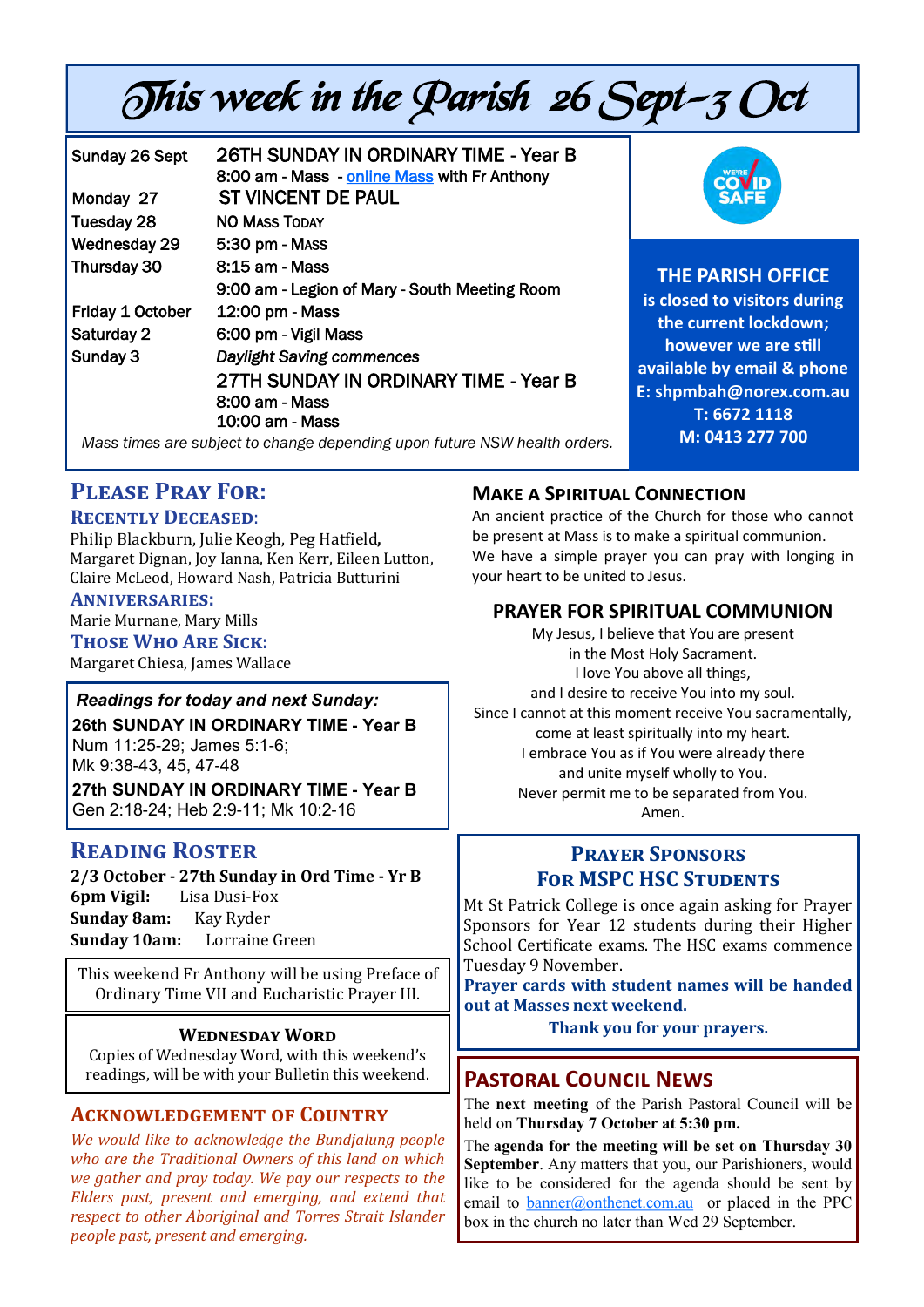# **Today the Catholic Church in Australia observes MIGRANT AND REFUGEE SUNDAY**

# **Towards An Even Wider "We"**

In the Encyclical *Fratelli Tutti*, I expressed a concern and a hope that remain uppermost in my thoughts: "Once this health crisis passes, our worst response would be to plunge even more deeply into feverish consumerism and new forms of egotistic self-preservation. God willing, after all this, we will think no longer in terms of 'them' and 'those', but only 'us'" (No. 35).

For this reason, I have wished to devote the Message for this year's World Day of Migrants and Refugees to the theme, *Towards An Ever Wider "We"*, in order to indicate a clear horizon for our common journey in this world. *The history of this "we"*

God created us male and female, different vet complementary, in order to form a "we" destined to become ever more numerous in the succession of generations. God created us in his image, in the image of his own triune being, a communion in diversity. Thus I would like to use this World Day to address a twofold appeal*,* first to the Catholic faithful and then all the men and women of our world, to advance together towards an ever wider *"we".* 

### *A Church that is more and more "catholic"*

For the members of the Catholic Church, this appeal entails a commitment to becoming ever more faithful to our being "catholic", as Saint Paul reminded the community in Ephesus: "There is one body and one Spirit, just as you were called to the one hope of your calling, one Lord, one faith, one baptism" (*Eph* 4:4-5).

### *An ever more inclusive world*

I also make this appeal to journey together towards an ever wider *"we"* to all men and women, for the sake of renewing the human family, building together a future of justice and peace, and ensuring that no one is left behind. Our societies will have a "colourful" future, enriched by diversity and by cultural exchanges. Consequently, we must even now learn to live together in harmony and peace.

# *The dream begins*

The prophet Joel predicted that the messianic future would be a time of dreams and visions inspired by the Spirit: "I will pour out my spirit on all flesh; your sons and your daughters shall prophesy, your old men shall dream dreams, and your young men shall see visions" (*Joel* 2:28). We are called to dream together, fearlessly, as a single human family, as companions on the same journey, as sons and daughters of the same earth that is our common home, sisters and brothers all (cf. *[Fratelli Tutti](http://www.vatican.va/content/francesco/en/encyclicals/documents/papa-francesco_20201003_enciclica-fratelli-tutti.html#8)*, 8).



*An excerpt from the message of His Holiness, Pope Francis for the 107th World Day of Migrants and Refugees 2021.*



# **Plenary Council - 3rd October**

The opening Mass for the first assembly of the Plenary Council will be celebrated next Sunday 3rd October.

The Mass will be livestreamed from St Mary's Cathedral in Perth on the Council website at 3pm DST : https:// plenarycouncil.catholic.org.au/

The assembly gathering of more than 278 people will be virtual given the restrictions in many states. The Lismore Diocese has 4 representatives. Please keep them, and all involved, in your prayers as the final preparations take place.

# **Virtual Learning Community for Faith Formation (***VLCFF***)**

*VLCFF* is offering a three-week 'closed course' on Aging and Spirituality, beginning October 10. Registrations for Courses in Cycle 7 are now open (closing 1 October)

For more information go to St Agnes Parish Port Macquarie website or contact Tony Worner at [VLCFF.LismoreDiocese@stagnesparish.org.au](mailto:VLCFF.LismoreDiocese@stagnesparish.org.au)